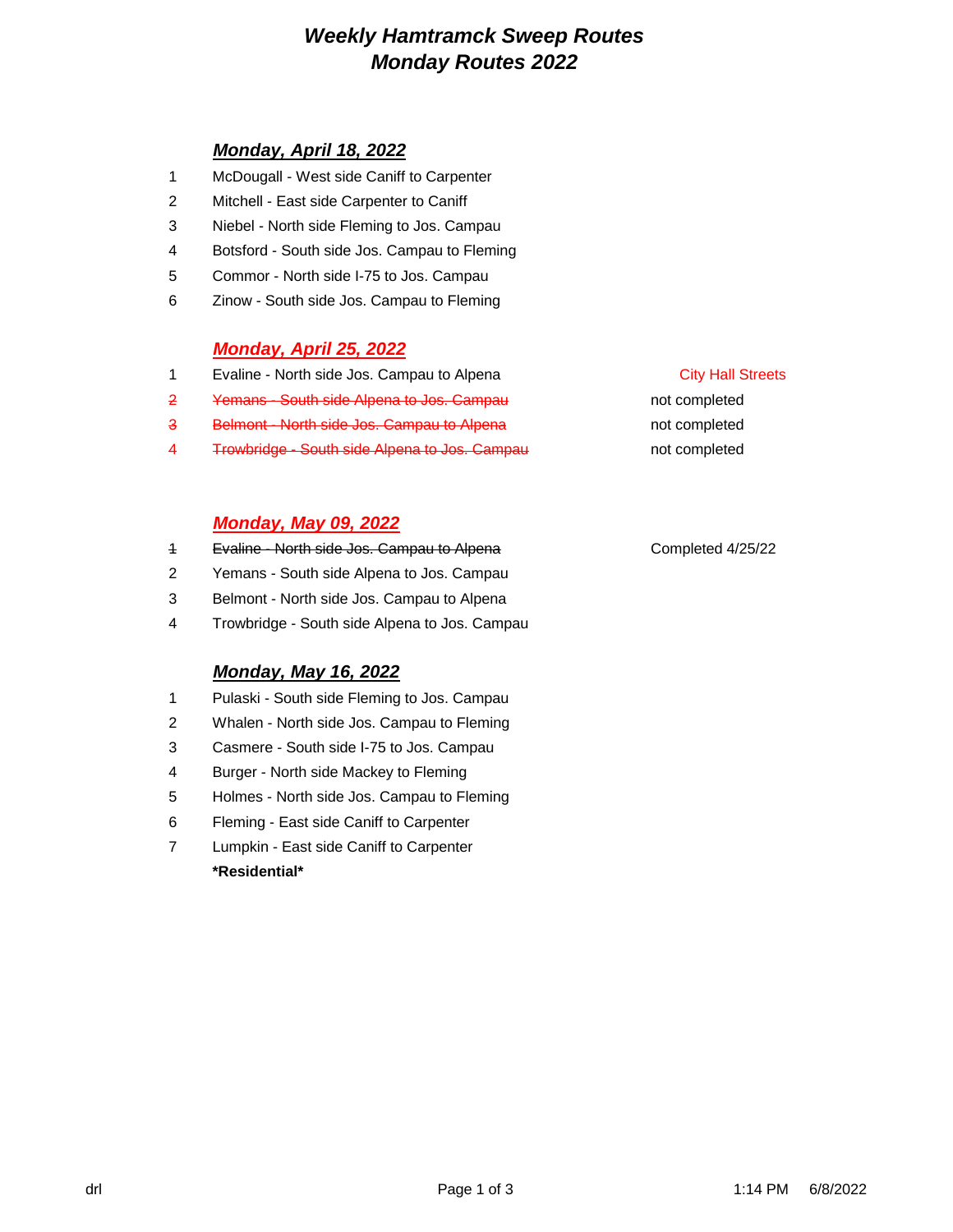# *Weekly Hamtramck Sweep Routes Monday Routes 2022*

# *Monday, May 23, 2022*

- Pulaski North side Fleming to Jos. Campau
- Whalen South side Jos. Campau to Fleming
- Casmere North side Nagel to Jos. Campau
- Burger South side Mackey to Fleming
- 5 Holmes South side Fleming to Jos. Campau Not Completed
- Fleming West side Carpenter to Caniff
- Lumpkin West side Caniff to Carpenter **\*Residential\***

## *Monday, June 06, 2022*

- St. Aubin West side Carpenter to Caniff
- Nagel East side Carpenter to Caniff
- Dequindre West side Carpenter to Caniff
- Grand Haven Both sides Carpenter to Caniff
- Dyar Both sides Carpenter to Caniff
- Woodland Both sides Carpenter to Caniff
- Commor Both sides Carpenter to Caniff
- 8 Trowbridge North side Jos. Campau to Dequindre Not Completed
- 9 Belmont South side Dequindre to Jos. Campau Not Completed
- 10 Yemans North side Jos. Campau to Dequindre Not Completed **\*Residential\***

## *Monday, June 13, 2022*

- St. Aubin East side Carpenter to Caniff
- Nagel West side Caniff to Carpenter
- Dequindre East side Carpenter to Caniff
- Trowbridge South side Jos. Campau to Dequindre
- Belmont North side Dequindre to Jos. Campau
- Yemans South side Jos. Campau to Dequindre
- Evaline North side Dequindre to Jos. Campau
- Edwin South side Jos. Campau to Dequindre **\*Residential\***